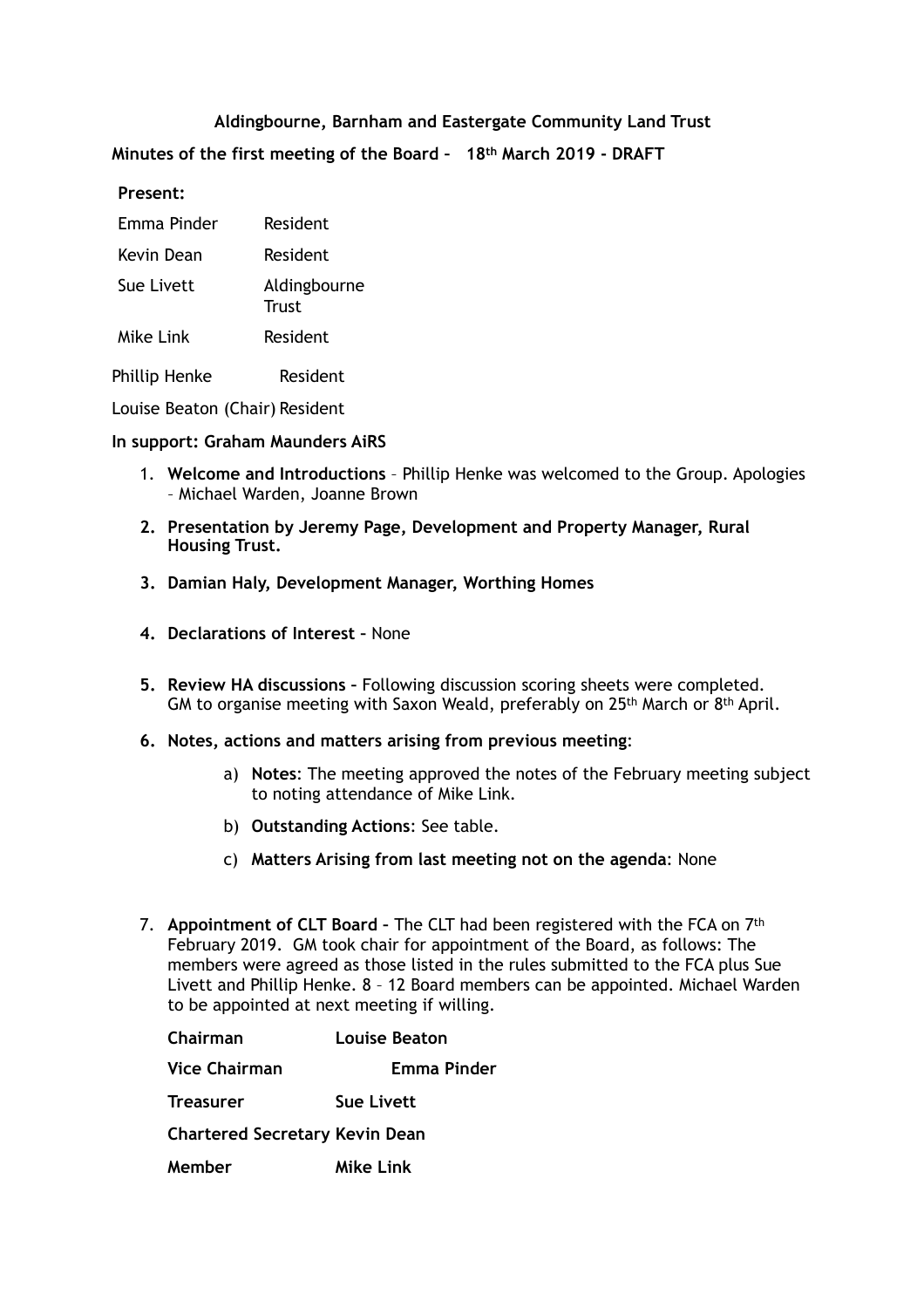#### **Member Phillip Henke**

Thanks were expressed to Joanne for her administrative support. Following her retirement as APC clerk she may be willing to become a member but for the time being LB would hold the papers and Sue will take minutes.

8. **Financial Report** including current NCLTN Funding Opportunities: SL had circulated a budget and note of income and expenditure. She would keep membership records and prepare a standard acknowledgement to those joining.

ML to check with FCA whether the end of the first financial year would be 31.3.19 or 31.3.20, as it began on 7.2.19, the date of registration, and whether income was small enough not to require audit.

PH to ask Rachel Hall, accountant, for an estimate for providing a statement of accounts and whether she would be able to assist the CLT as it grows.

NCLT offers further funding opportunities. Communication costs are likely to be substantial, owing to leafletting 3 parishes, publicising first AGM, which has to be held within 6 months of registration (ie by August). SL to share costs of recent AT circulation.

**9. Housing Needs Survey –** ADC had approved AirS estimate, LB to reply to Nov email and accept. Agreed covering letter to come jointly from CLT and the two PCs. GM to draft, LB to check PCs agree. Following discussion of questions on first page the template was approved. Survey will be independently mailed. GM to look into additional cost of including membership information and form and advise as it was felt important to take this opportunity to reach all households. Noted approx. £200 remain from public engagement funds allocated in NCLTN grant which might contribute.

Publicity would be essential: posters, Facebook, press release, website etc.

Timescale agreed as early May.

**10.Draft Delivery Action Plan – Support agreement with AirS and Business Plan preparation.** GM had circulated proposed agreement. Discussion deferred to April meeting.

#### **11.Development Opportunities – update on ANDP, note discussions with Wings and others.**

A meeting with Wings had been held on 21st February and separate note circulated. The developers were offering the CLT first refusal on the 18 affordable units.

Contact made with developers Dandara at a public consultation about Fontwell development of 400 homes. Contact made at the A29 realignment consultation with Luken Beck, developers of the housing associated with the proposed northern section of the A29 realignment and architects working on the BEW masterplan.

APC had indicated to developers for approved development at Barnside, Hook Lane they would wish the CLT to have first refusal on the 2 or 3 affordable homes. Possible similar opportunity with 10 units at site north of Lee's Yard.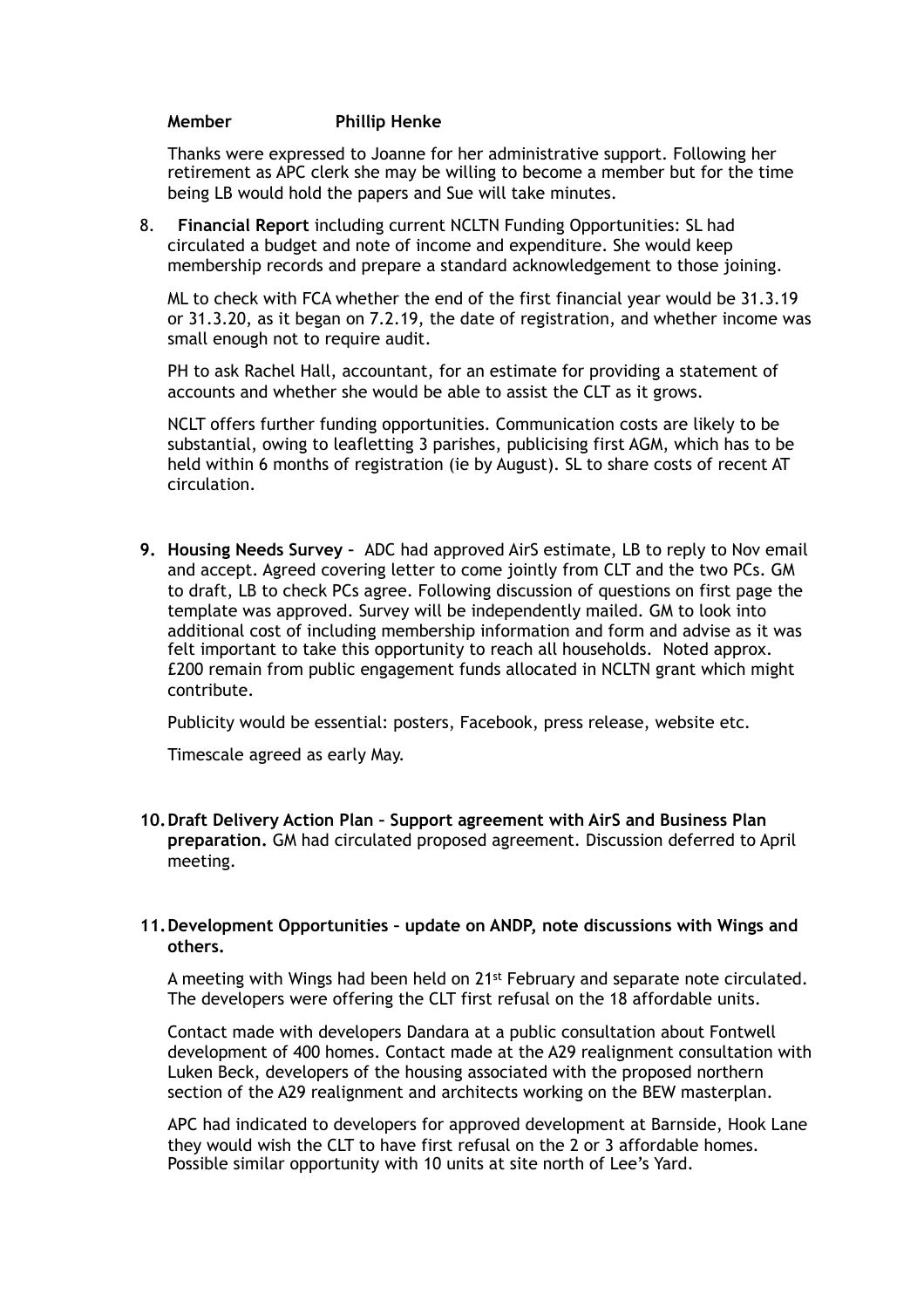The ANDP review team had identified Wings and the Lee's Yard sites for delivery of the required additional housing, for which the built up area boundary would be adjusted. Recommendations to go to APC on 2.4.19 for public consultation.

**12.Review public meeting and communications –** the support shown by Cllr Bence and other District Councillors was welcomed. LB to check the update circulated and ask Maureen Chaffe to upload to the website and pass to SL for distribution to members, Facebook etc.

# **13. Any other business**

a) GDPR policy to be discussed at April meeting.

b) LB to contact Satnaam Kur, ADC explaining decision on partnering for Wings and other developments would be taken on 15.4.19, and invite to provide any updated information about financing and resource which ADC may offer for a CLT development.

c) Possible small exceptions sites and BEW opportunity to be explored with Church Commissioners.

- 14. **Confirmation of Dates of Next Meetings**: Monday 15th April, 13th May, 10th June, 8th July.
- **1. Outstanding Actions from previous meetings**

## **14th May 2018**

| <b>Item</b> | <b>Action</b>                                                                                    | By<br>who | By when       | Comment                                                                                                     |
|-------------|--------------------------------------------------------------------------------------------------|-----------|---------------|-------------------------------------------------------------------------------------------------------------|
| 4.          | Chase Barnham and Eastergate<br>PCs for a reply to the<br>invitation to send a<br>representative | MВ        | Immediat<br>e | MW has chased and will<br>continue to chase. All minutes<br>to continue to be sent to<br>clerks. Continuing |

## **11th June 2018**

| ltem | <b>Action</b>                                                             | By<br>who  | Bγ<br>when         | Comment                                                                                                                                                                |
|------|---------------------------------------------------------------------------|------------|--------------------|------------------------------------------------------------------------------------------------------------------------------------------------------------------------|
|      | SL to provide housing $\vert$ SL<br>need info for AT staff<br>and clients |            | Oct<br>2018        | Ongoing SL to keep chasing                                                                                                                                             |
| 8    | <b>HEELA</b> site<br>investigation                                        | MW,<br>EP. | <b>Oct</b><br>2018 | ANDP housing policies and sites were<br>selected from HELAA for ANDP review, to be<br>presented to APC 2.4.18. Barnham and<br>Eastergate sites and NDP review unknown. |

## **10th December 2018**